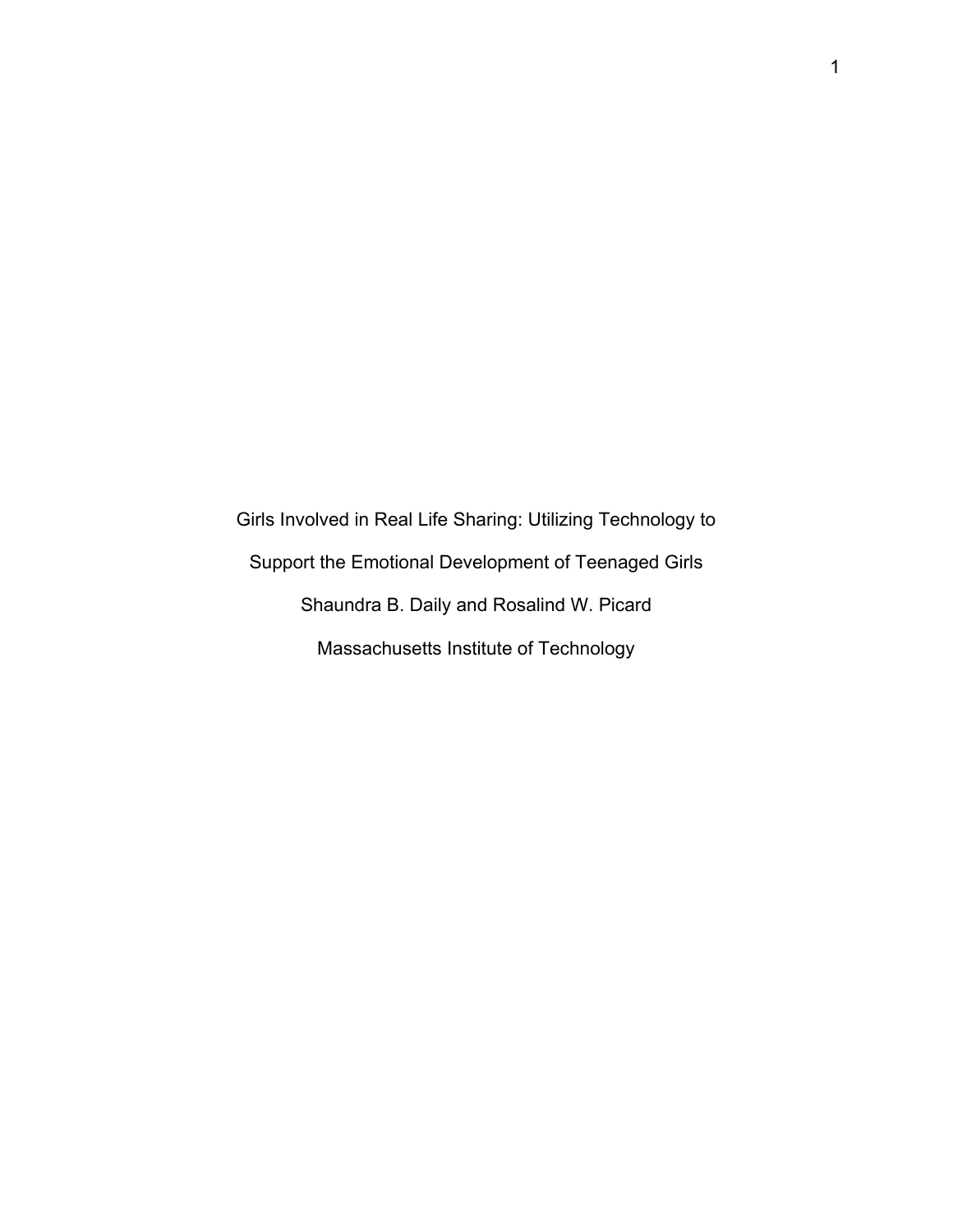# Abstract

This paper describes a new digital technology to support emotional self-awareness and empathy, called G.I.R.L.S (Girls Involved in Real Life Sharing). The system invited users to reflect actively upon and interact with a dialogue about how the story made them feel through the construction of pictorial narratives. In a pilot study with teenage girls, the system enabled the subjects to express themselves freely in a comfortable and meaningful way, and fostered an increase in emotional expressivity as compared to a control group. While the system has been tested with a small group of minority middleschool children, a web version of the system is in development that we believe will be useful for school counselors.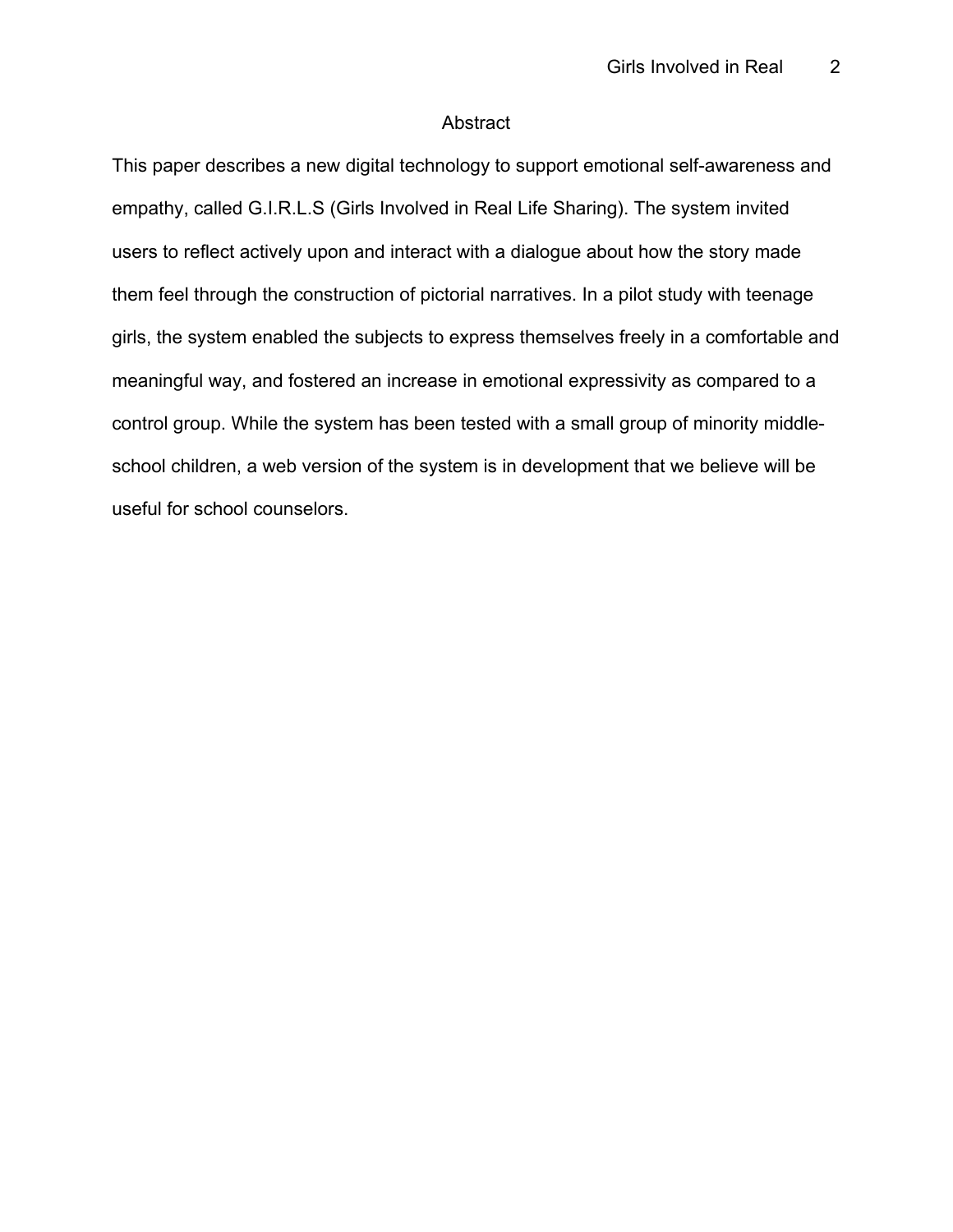Girls Involved in Real Life Sharing: Utilizing Technology to

Support the Emotional Development of Teenaged Girls

According to Payton et al. (2000), In an effort to help young people to establish positive relationships, to adapt to the demands of growing up, to contribute to the community and to make responsible decisions, educators have adopted programs that target areas such as risky sexual behavior, violence, school drop out, and drug use. Often, maintaining these programs become too complex to coordinate and do not have the impact that they could. Social and emotional learning programs, geared toward recognizing and managing emotions, establishing pro-social goals, enhancing interpersonal skills, and developing other pertinent skills, are becoming a comprehensive, rather than piece-meal way, to address these target areas (Payton et al.). The purpose of this research was to explore how digital technology can be used to supplement social and emotional programs.

To date, there are only a handful of technologies with this goal in mind. For example, Granada Learning's *Just Like Series* is an educational system that attempts to compel learners to think about emotions related to an event. The system includes four videos that portray real-life stories of children who have faced adversity (Group, n.d.). Activities in these videos are designed to help children begin to develop empathy for others and gain a better understanding of themselves. Although this environment encourages reflection, the stories and emotions are limited to the ones chosen by the software designers. A more open-ended environment where children can construct their own narratives may be more beneficial. One example of this type of environment is the Digital Diary developed in the Today's Stories project. After collecting video from a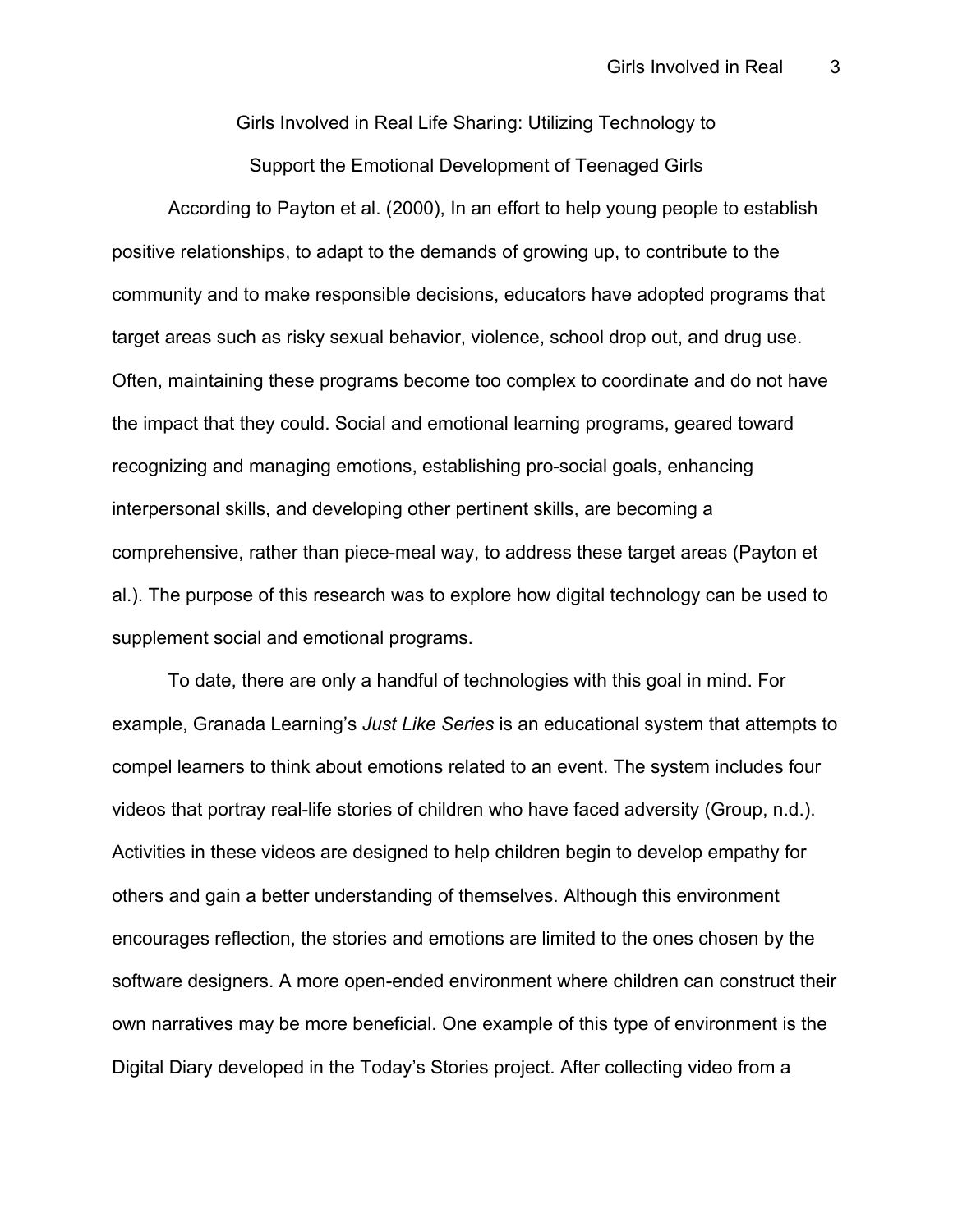personal camera, students review their video collaboratively and annotate episodes with signs and symbols that make explicit the interpretations of what they see in their experiences including their emotions. This environment allows children to construct narratives and annotate some emotions; however, it was not created for the explicit purpose of exploring emotions.

G.I.R.L.S. is software geared toward supporting emotional self-awareness and empathy in teenage girls. With limited resources and recognizing that teenage girls and boys have different emotional styles and interests, we targeted just the girls in this version of the software. However, we expect that a slightly adapted version could be used with boys. The software was designed upon principles that are gender neutral – namely the constructionist theory of education (Papert, 1980) and narrative therapy (White & Epston, 1990). Constructionism asserts that people learn better when they are engaged in building personally meaningful artifacts that are reflected upon and shared with others in a community. Narrative therapy emphasizes the development of an individual's self- and shared- understanding by telling their stories or writing them. In G.I.R.LS., narrative serves as a vehicle for developing an understanding of an individual's emotion.

### Overview of the Technology

Girls Involved in Real Life Sharing is computer software geared toward allowing girls to think about the emotions related to their lives. The software guides girls through a series of windows – memory closet, character selection, pictorial narrative construction, suggestion, and emotional weighting – to produce a set of images, similar to a comic strip, about their story. The system begins with the "memory closet window,"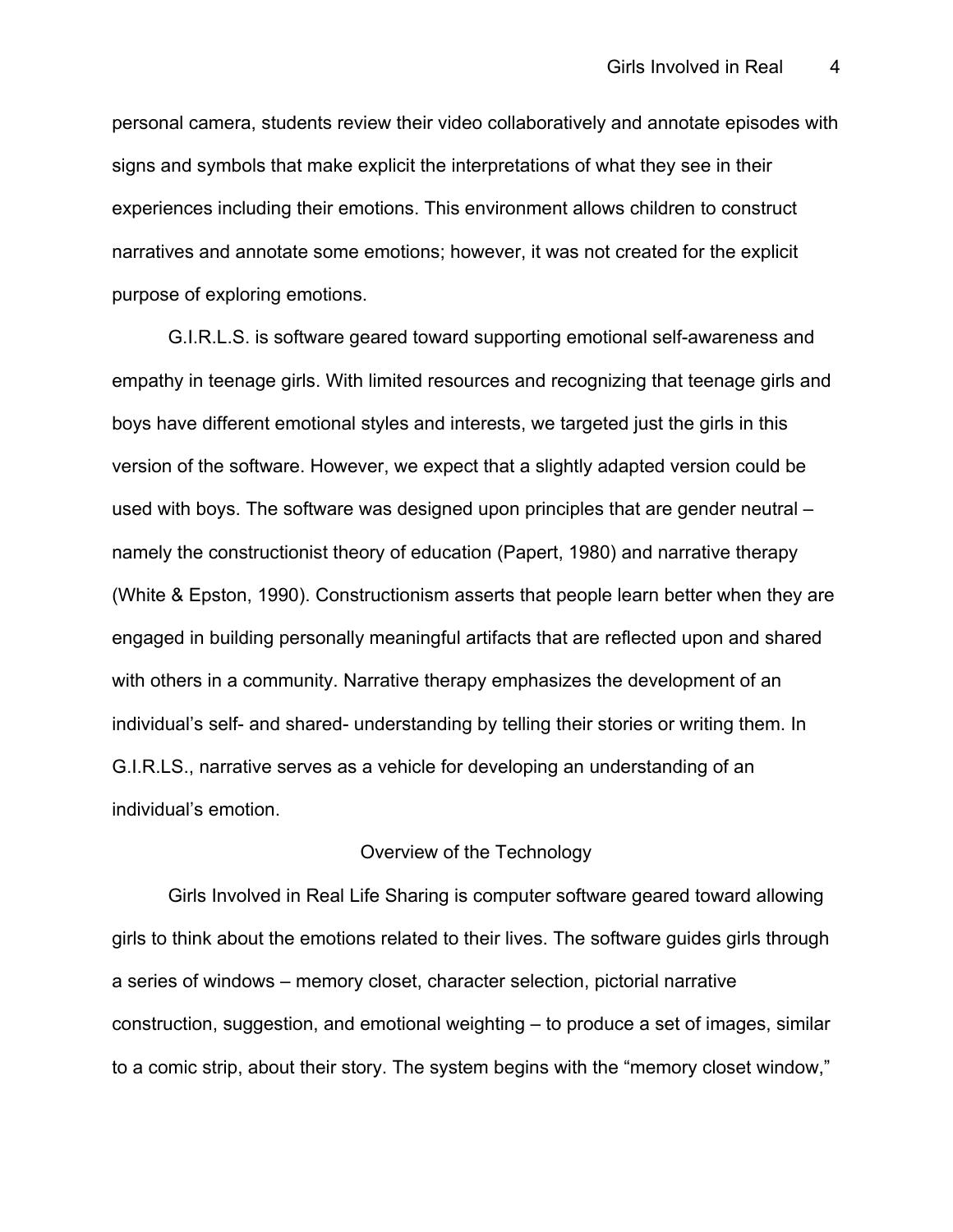a safe space where they can write about events in their lives. The system is set up so that all drafts of a user's story are saved, much like a journal that can be reviewed later. In the next window, called the "character selection window", girls are placed in the director's seat and asked to select the characters that will star in their story. The system is designed with preset images of characters in order to emphasize the process of constructing the story rather than developing images of characters.

Once students have chosen the stars of their stories, they are taken to the "pictorial narrative construction window" shown in figure 1, where they build scene-byscene images with captions representing specific incidents in the story.

Figure 1.

*The pictorial narrative construction window.* 



They can choose from a small selection of backgrounds, but they also have the option to use a small paint program to create their own scenes. Additionally, the names of the characters chosen in the character selection window appear in a list box. By selecting a name from the list and then selecting an emotion face, girls can choose the expressions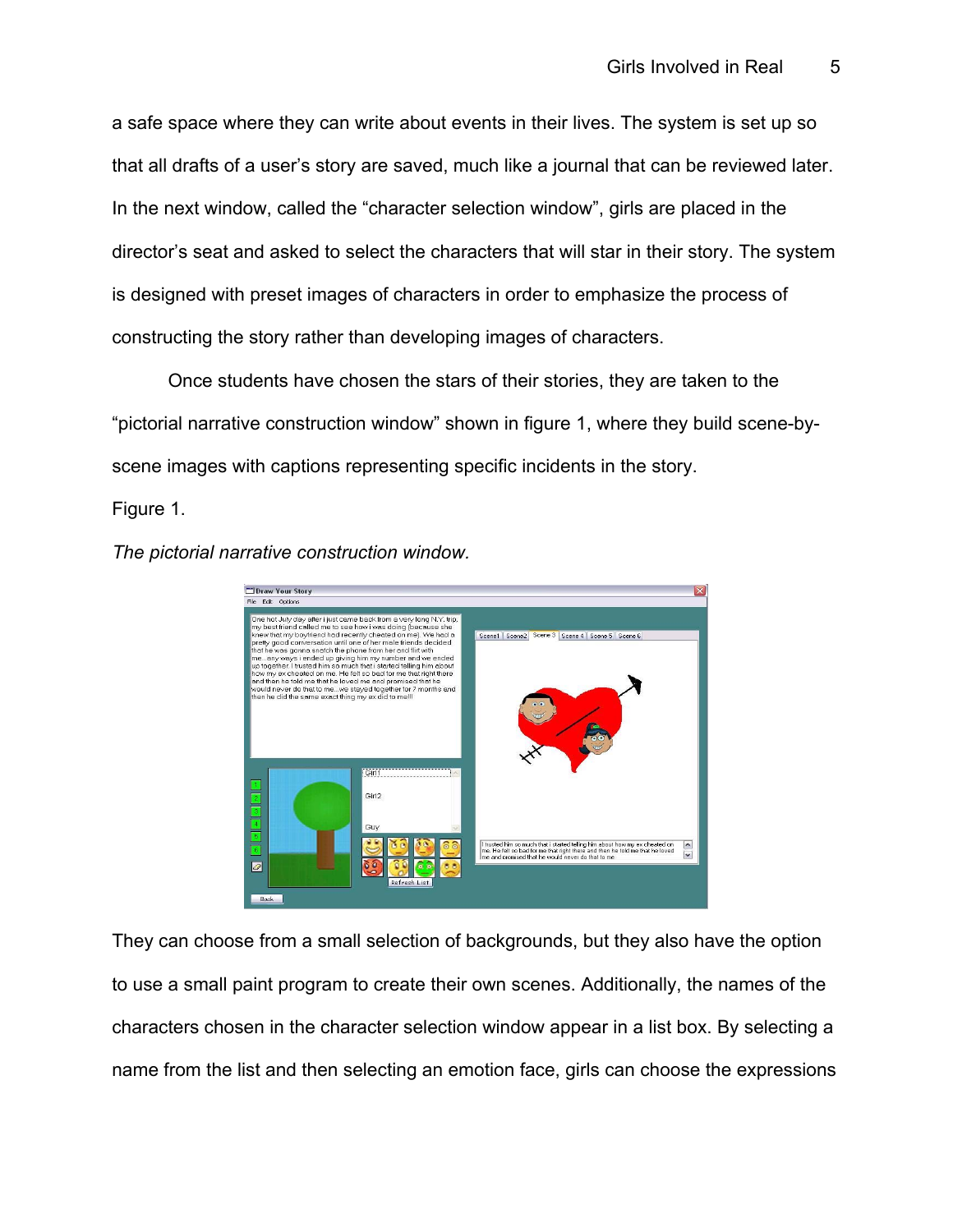for main characters in the story (excluding the character representing themselves). The goal of this feature is to encourage students to think about the emotions of the other characters in their stories and to use that reflection to select an expression. To be able to choose an expression for the character representing them, students must submit the caption to a natural-language-processing toolkit, called ConceptNet, which supports affective textual reasoning over documents (Liu & Singh, 2004). The system will then try to empathetically suggest emotions that relate to this event in the "suggestion window". For example if the caption reads,

*… she was beating me and as she was beating she hit my mirror and broke it and said see what you made me do and beat me more harder. Then the next day I went to school with bruises on me and my friends were asking me what happened and I said nothing. That whole day I was walking around telling people not to touch me because it hurts (from a participant)* 

The system would display, "Sounds like that may have made you feel fearful or maybe angry?" At this juncture, the student can select from four buttons in the suggestion window, which read, "Yeah that's how I felt," "No, I didn't feel that way," "Maybe a little of both," or "I don't know."

To further support this first reflection on her emotions, the student is then taken to an "emotional weighting" window. In this window the student can choose from nine emotions as well as have the option to type in her own emotion. The weighting can range from "not at all" to "a lot", and is ideally based on how much the student felt she experienced the emotion. This reflection is important because this weighting determines how the main character (representing the student) will appear in the pictorial narrative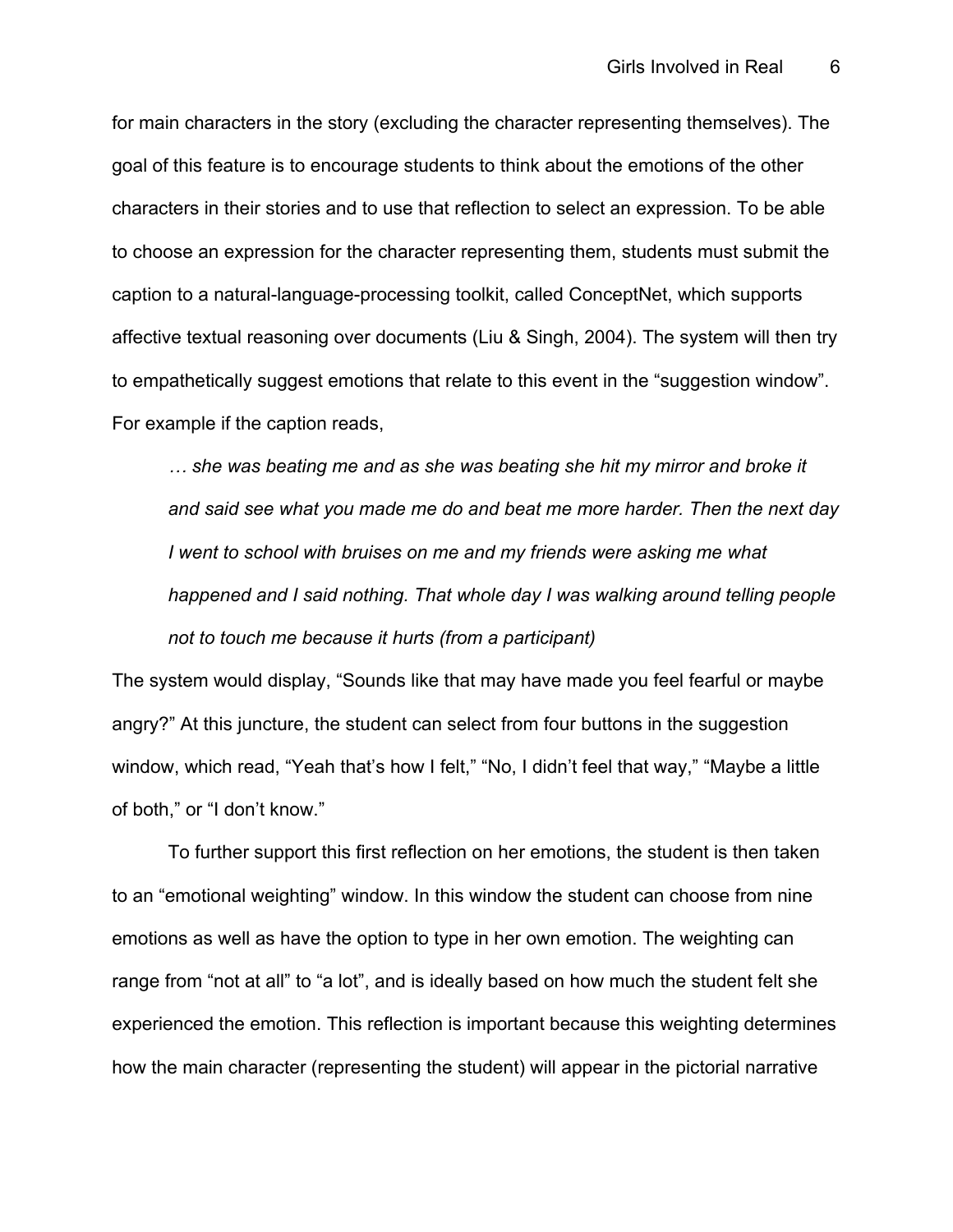construction window once the user is finished. For example, if the girl weights happy as "a lot", the character will appear with a big smile. Each emotion and weighting is associated with a particular expressive appearance.

### Methods

The research questions developed for this study were: 1) Does the labeling of emotions within the context of stories enhance emotional self-awareness? and 2) Can identifying the emotions of other actors in the story help the user to develop empathy for others? The main hypotheses derived from these questions were:

- ! Building a pictorial narrative, including labeling the emotions of other actors, will help users better identify the feelings of others.
- ! Building a pictorial narrative and exploring the emotional space supported by common sense reasoning technology will support greater emotional selfawareness than only building the pictorial narrative.

### *Participant Sample*

Participants, all attending a New Haven, Connecticut public school, were 17 girls ages 11- 14 in the sixth, seventh, or eighth grade (one participant was lost due to a school suspension). The mean of the ages was 12.35 with a standard deviation of 1.23. Participant's ethnicity ranged from black, to black and Puerto Rican, black and white, and Puerto Rican. Participants were recruited through the principal and counselors from a middle school (grade 6-8) in the New Haven area. Girls participating were chosen somewhat on the basis of accessibility (i.e., having teachers and parents willing to let their students participate). Each participant was randomly assigned to a group, described below, once her consent form was signed. Participants were not involved in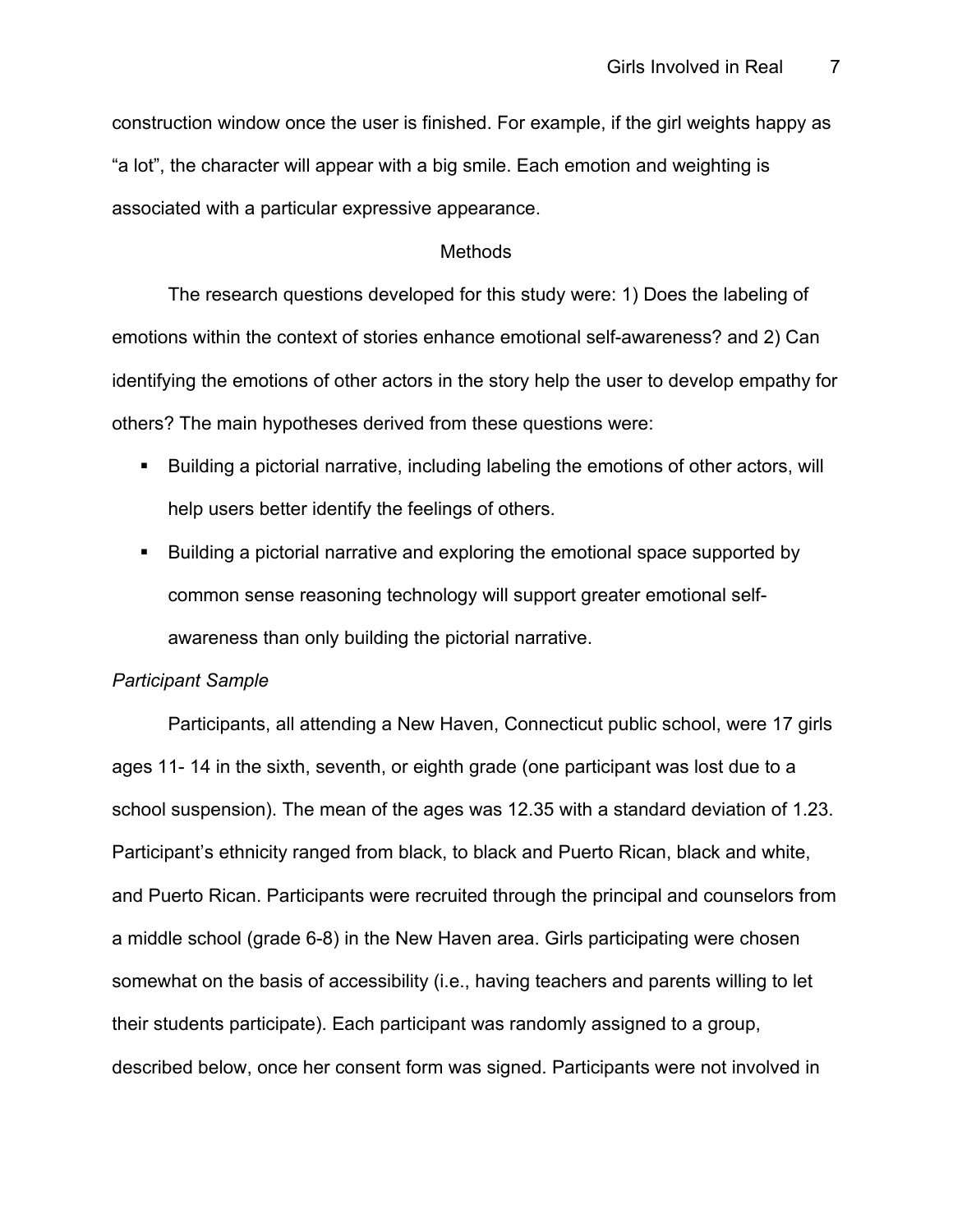other outside activities directly related to emotional development such as intervention programs. The fact that other activities (sports, clubs, etc.) can contribute indirectly to emotional development has not been overlooked, but was not directly controlled for. *Procedures*

The participants were divided randomly into two groups. The first group ( $n = 8$ ) – hereafter referred to as the Supported Pictorial Narrative (SPN) group – was asked to use the G.I.R.L.S. software described above. The second group (n=8) – the Pictorial Narrative (PN) Group – used an adapted version of the software where they never encountered the emotional suggestion or the emotional weighting window. Thus, both conditions involved new technology to reduce the effects of novelty on any outcome. This study consisted of six meetings over the course of three weeks, each lasting one hour. In each meeting, girls were scheduled to come with their groups (SPN and PN). During each of the visits, a group of participants came to the computer room together, but interacted with the G.I.R.L.S software individually. At each meeting, a general story theme was discussed each time a new story began. Participants had the flexibility to decide what story they would write within that theme, or decide to go with an entirely different subject. Themes discussed included boyfriend issues and conflict with friends or family members, issues most felt they could write about. Some felt they did not have much to say about the subject matter and chose their own. During the last session, participants were asked to fill out a short questionnaire and then allowed to wrap up their last story. Each participant was spoken to individually for five to ten minutes each about her responses.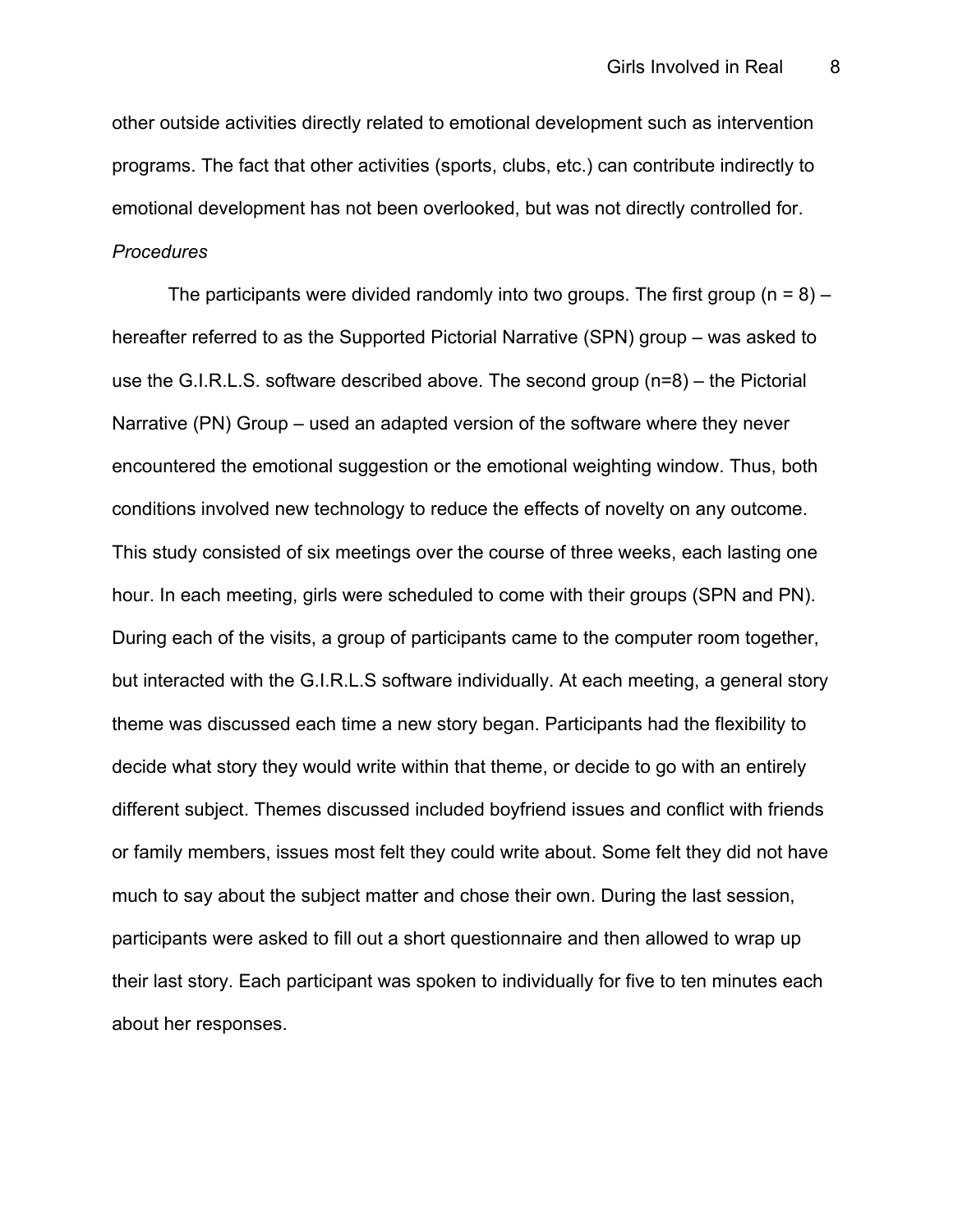The study took place in a computer room of a New Haven public school. We note that the participant's knowledge that an experiment was taking place could have some effect on the outcome; however, it was believed that an unfamiliar setting (e.g., a research laboratory) would have further confounded these effects.

#### *Measures*

For both hypotheses, we used a comparison group (SPN and PN) experimental design. Additionally, semi-structured interviews and an analysis of narratives were used as measures. The semi-structured interviews consisted of binary, Likert-scale, and open-ended questions. These questions included topics related to a participant's name, age, the type of stories she told with the software, her experiences with the software, her likes and dislikes of the software, her desire to use the software further and changes she would make to the software. For the SPN group, additional questions related to the student's opinion of the empathetic emotion suggestions were included. Because of the small number of participants, a descriptive analysis comparing the means of the Likertscale responses was conducted. Each open-ended question of the interview was handcoded by the researcher to identify and describe themes that surfaced.

As a second measure, an analysis of each student's narratives was conducted. This included a comparison of the mean amount of stories written by the groups as well as a descriptive analysis of the mean percent of emotional words used in the first and last stories written a) including repeat words, b) not including repeated words.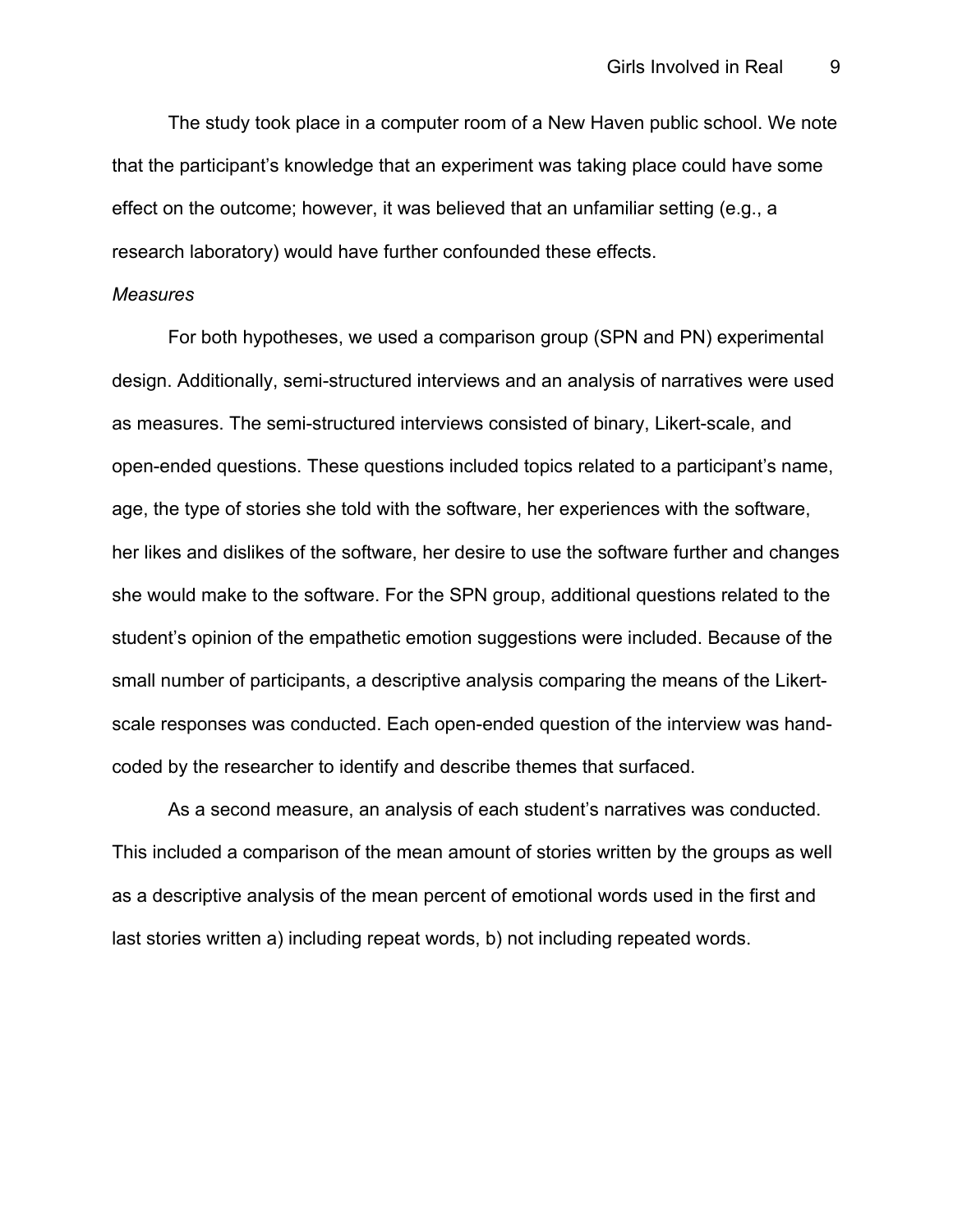## Results & Discussion

## *Hypothesis 1*

As described earlier, the pictorial narrative window prompted the students in both groups to select a character and then use the emotion faces to determine what the expression of that character would be. This hypothesis stated that doing so would help users better identify the feelings of others. During the interview, participants were asked how they chose the expressions of others in the story. The majority of participants in both groups said they decided what the people would look like by thinking about how the character felt during the story. Responses included: *"By the emotions that they were feeling,"* and *"Because however they were in my story, like mad or scared, that's what I did."* These responses provide evidence that participants had to place themselves in the minds of others to decide what they may have been feeling – a key element in empathy and a support of this hypothesis.

At the same time it is unclear that all participants had this direct reflection on the feelings of others. Two participants from the PN Group had a different way of selecting the expressions of the characters. For example, an interview with a sixth grade participant named Michelle progressed as follows:

Written response: "By what they said and how it sounds in my mind"

Researcher: "What do you mean by how it sounds in my mind?"

Michelle: "I just tried to think on when it happened and see what that person looked like during that time."

Researcher: "Okay, so how did you pick it in the program?"

Michelle: "Once I remembered how they looked I found a face I thought matched it."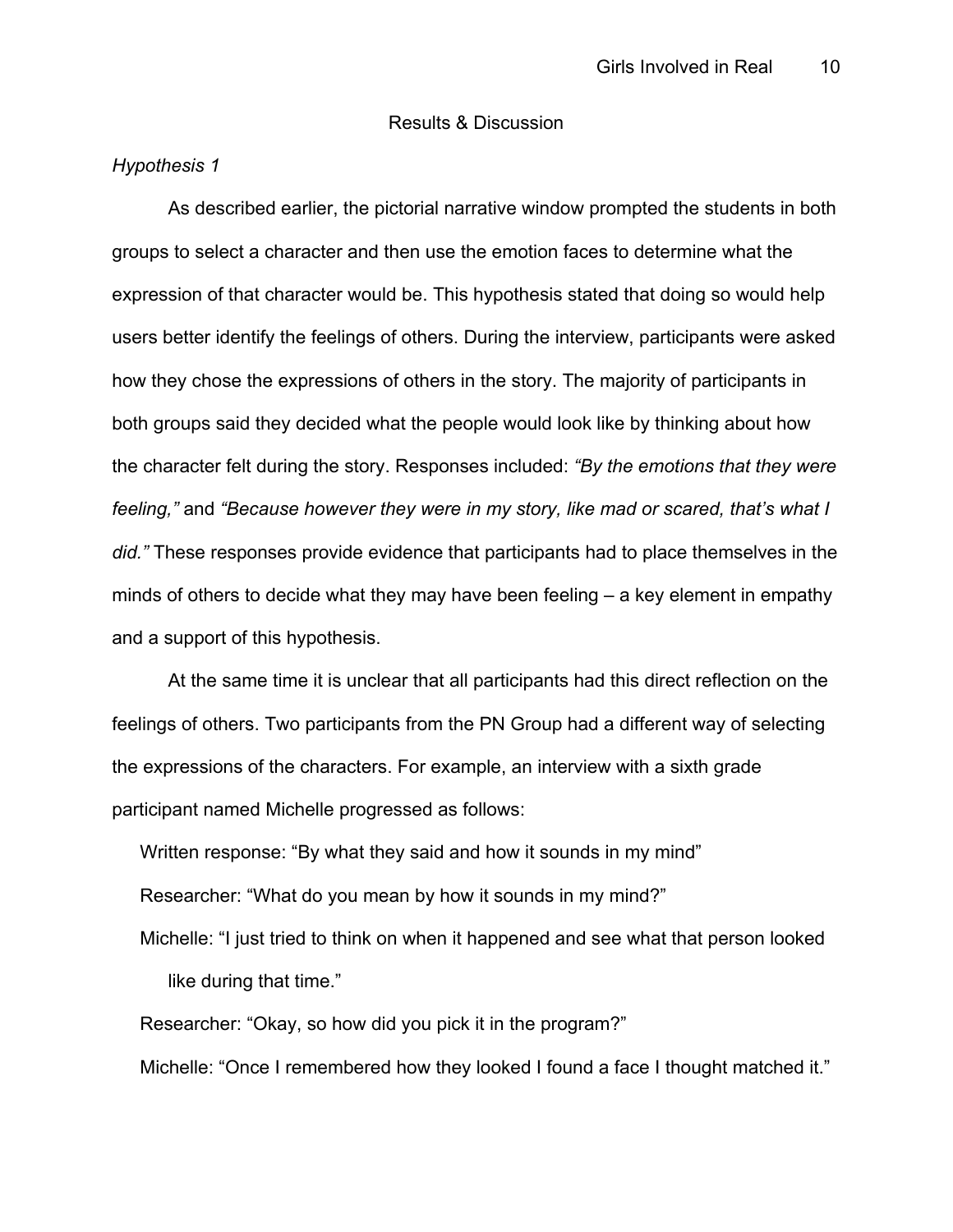It seems that, rather than doing a direct reflection or thinking about how the person may have been feeling, this student may have just matched facial expressions. She and other participants may not have made the connection between facial expressions and emotions.

### *Hypothesis 2*

This hypothesis asserted that building a pictorial narrative and exploring the emotional space supported by ConceptNet would support greater emotional selfawareness than only building the pictorial narrative. Over the course of the five sessions, students produced anywhere from one to six stories, totaling 28 stories for the groups. The SPN Group created an average of 1.75 stories (total of 14), while the PN Group produced 2.33 stories (total of 14). It is not possible to tell how long each group spent on the stories. Future development of the software for research purposes could involve a log of the time spent working on each story. Two different analyses – Coding Scheme A and Coding Scheme B – were performed on each narrative in order to quantify the number of emotion words used in the story. These schemes were only used on the first and last stories for each participant to make sure the stories were created within the same time period. Additionally, since multiple drafts of the same story were written, the last draft of each story was used for analysis.

In Coding Scheme A, the total number of emotion words used in the final story was counted. In Coding Scheme B, the total number of distinct emotion words used was counted with repeated words only counted once. For instance, in Coding Scheme A, if "sad" was used three times it was counted three times, however, it was only counted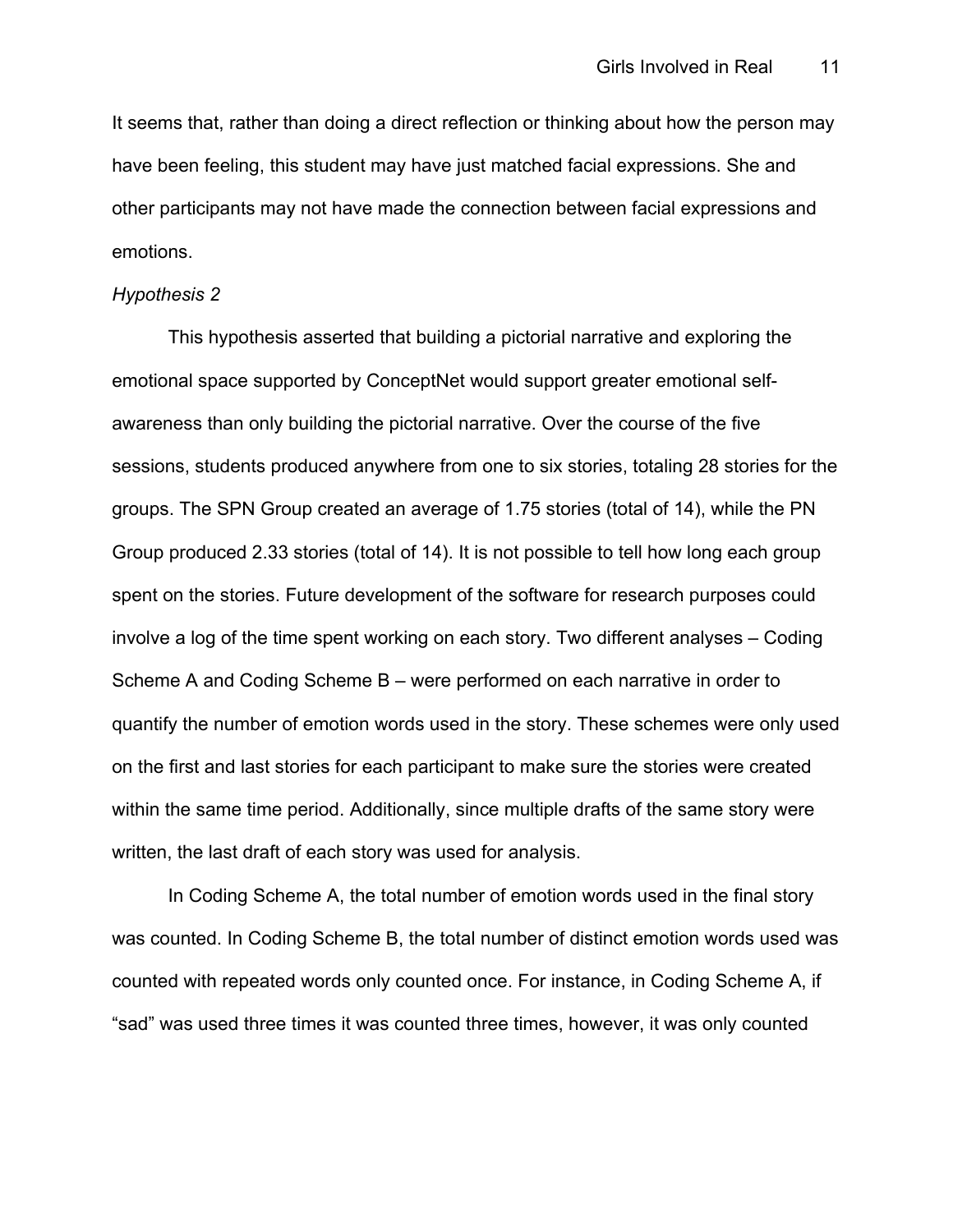once in Coding Scheme B. In both schemes, the total number of words in the story normalized the number of emotion words used.

According to the analysis, the SPN group increased in both the mean percentage of repeated and non-repeated emotion words used (see figure 2). Figure 3, shows the PN group also increased in mean percentage of repeated words, their mean percentage of non-repeated emotion words, or variety of emotion words, did not increase.

Figure 2.

*A Comparison of the number of repeated emotion words for both groups from their first stories to their last stories.*



Figure 3.

*A Comparison of the variety of emotion words used by both groups.*

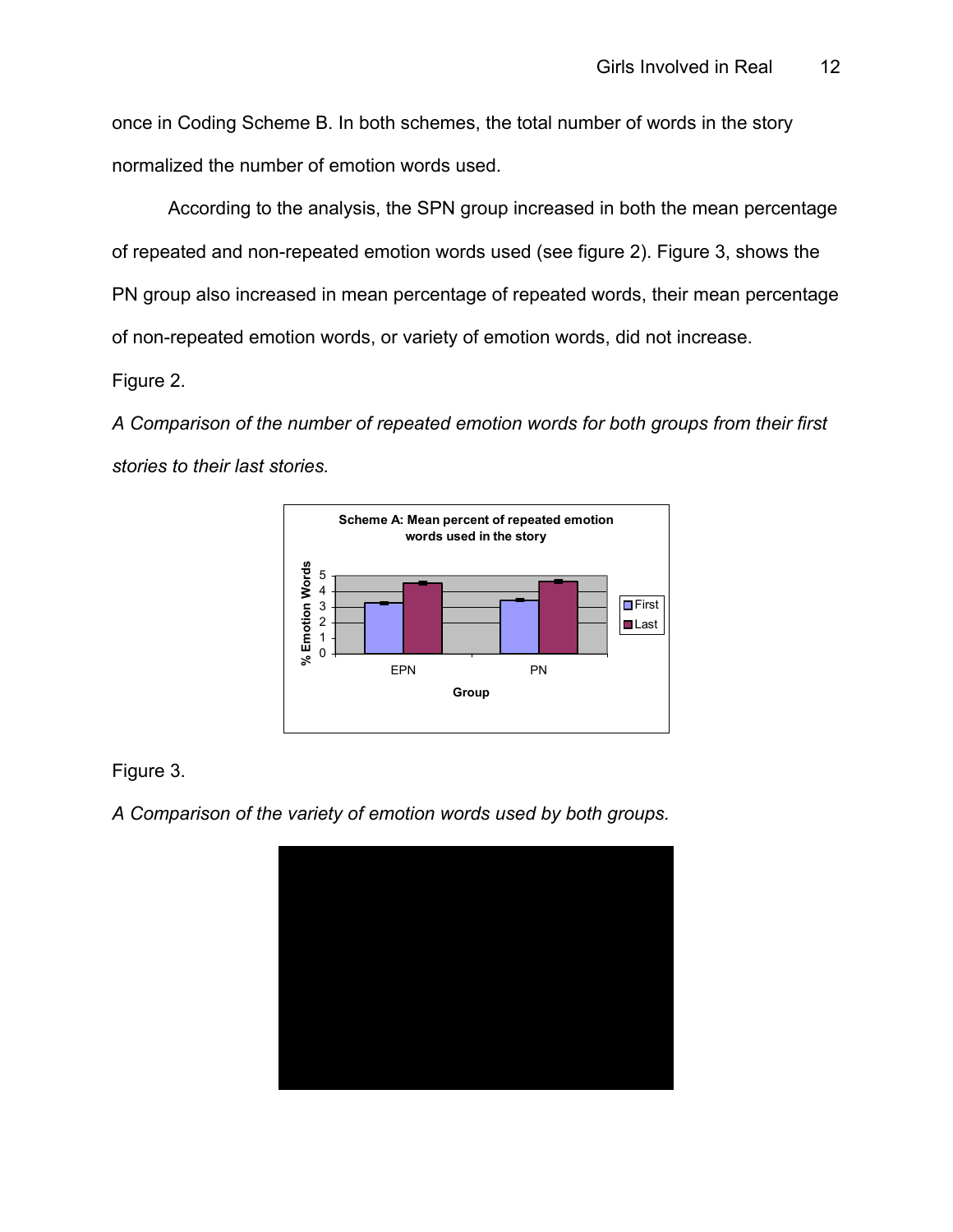This increase in emotional expressivity of the SPN group can be an indication of greater emotional self-awareness which is in line with this hypothesis.

The argument could be made that increased emotional expressivity is due to the thematic content of the stories rather than interaction with the system. Looking at the content of the stories, we can see that this probably was not the case. Out of the first stories written, 93%, as compared to 71% of the last stories told by the groups, dealt with (the usually) emotionally laden subjects of the death of a family member, a fight with a family member or boyfriend, or a very special gift from a family member or boyfriend. It would be expected, therefore, that the emotional descriptions decrease as the emotional intensity in the story decreases. However, it was found that the inverse occurs after interacting with the software.

#### *Other Results*

The measures used in this study also revealed important information directly related to the software. For both groups, the questionnaire consisted of Likert scale (0: I totally hated it, 7: I totally loved it) and open-ended questions. The results are summarized in **Table 1**. Based on their responses, girls in the SPN group enjoyed "choosing the expressions for different actors in their stories" (x= 6.25, SD = .886) and "interacting with the software overall"  $(x = 6.75, SD = .462)$  more than the PN group  $(x =$ 5.83,  $SD = 1.60$ ; $x = 6$ ,  $SD = 1.55$ ). At the same time, the both groups indicated neutrality regarding how much they learned about themselves during the workshop (PN:  $x = 4.67$ , SD = 1.211; SPN: x = 4.375, SD = 2.06).

Participants in the SPN group were asked in the exit interview about their feelings towards the empathetic emotion responses. (Recall that these questions were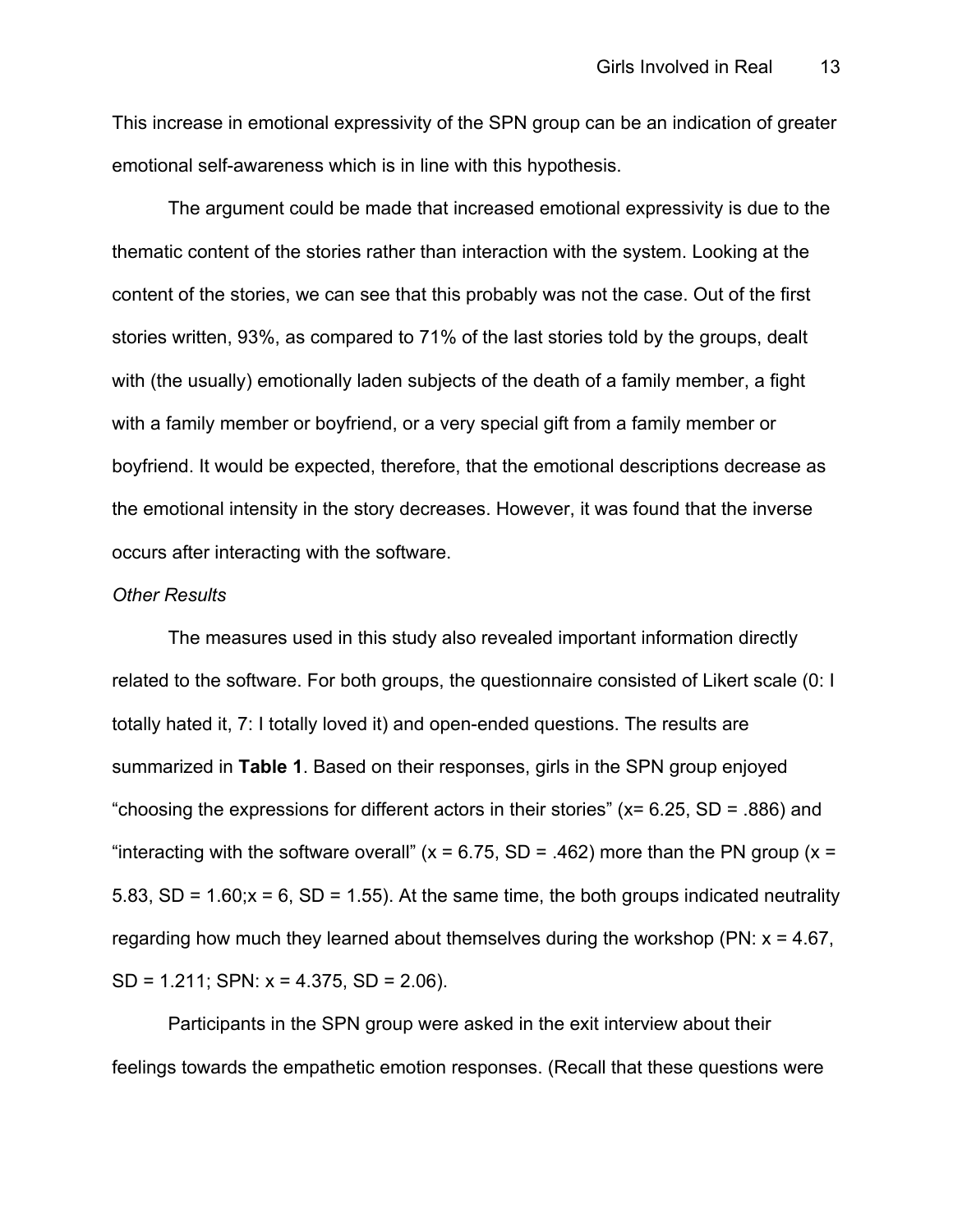not included for the PN group since they had no interaction with the emotional weighting window system feature). Based on their responses to the question "How much did you like the program suggesting emotions to you?" students liked the program  $(x = 5.5, SD)$ = .92) doing this. Although students felt the suggestions were only correct a little more than half of the time (Question: How often do you think the suggestions were correct?  $x= 5$ , SD = 1.06), they were usually not completely annoyed ( $x = 5.125$ , SD = 2.6) as shown by their response to "When suggestions were wrong I felt:" (0: Completely annoyed; 7: not annoyed at all). One student who did feel annoyed by the suggestion stated, "I know my feelings," while another felt that there were no correct answers. One student's Likert scale rating of 3 indicated that she was very annoyed, but her answer to the question "Why did the suggestions annoy you?" explained that the suggestions did not annoy her because she "always wants to listen to what people have to say."

# Table 1

| <b>Question</b><br>(Scale 1 to 7)                                                          | <b>PN</b>        |                   | <b>SPN</b>          |                   |
|--------------------------------------------------------------------------------------------|------------------|-------------------|---------------------|-------------------|
| How would you rate the G.I.R.L.S. Talk program<br>overall?                                 | <b>Mean</b><br>6 | <b>SD</b><br>1.55 | <b>Mean</b><br>6.75 | <b>SD</b><br>.462 |
| How did you feel about being able to choose the<br>expression of the people in your story? | 5.83             | 1.60              | 6.25                | .886              |
| I learned something about myself when I wrote these 4.67<br>stories.                       |                  | 1.21              | 4.375               | 2.06              |
| How much did you like the program suggesting<br>emotions to you?                           | N/A              | N/A               | 5.5                 | .92               |
| How often did you think the suggestions were correct? N/A<br>When it was incorrect I felt: | N/A              | N/A<br>N/A        | 5<br>5.125          | 1.06<br>2.6       |

*Results of questionnaire given to both groups at the end of the study*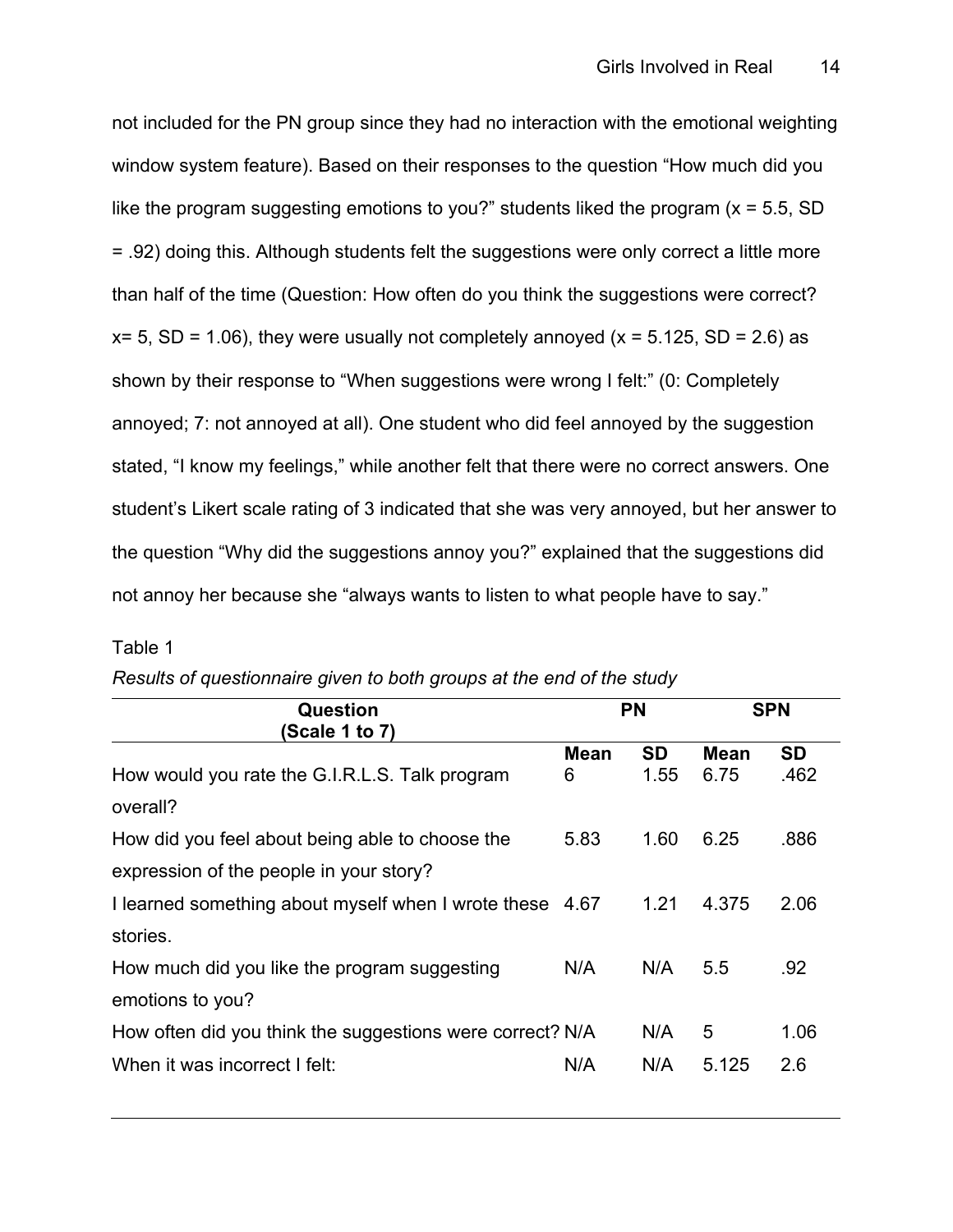Other students ( $n = 6$ ) who reported not being annoyed said they thought the suggestions were "neat" and they liked them. In one case, the student said that when the suggestion was wrong, she wondered if she in fact felt that way. This is interesting because it seems as if, as desired, the emotion suggestion initiated a thought process. In the emotional weighting window she was then able to think more about these emotions.

A theme of both personal and personalized expression came out often during the interviews, but was not hypothesized. Participants seemed to feel that they could say what they wanted, no matter how personal, since it was all entered into the computer. Stories of abuse as well as family conflict (both humorous and violent) were told. One participant, when asked if she had participated in anything like this, replied,

Well, I've been in counseling, but I couldn't share like I wanted because of others that were there. I figured I would just wait until I could get the counselor by herself… I felt like on the computer I could say anything – I mean it's not going to tell anybody, it's a computer… I felt like, rather than taking everything out on my parents, I could get it out on the screen. I could get my emotions out rather than bottling them up." – SPN Group

As far as personalized expression, when participants were asked about one thing that they liked about interacting with the software, a major theme around personalized expression that arose was the fact that they could choose and write their *own* stories. Responses about this feature of the interaction included: *"I just liked that I got to write my story however I wanted and then create scenes around it"* and, *"I got to write what I wanted… all of it was true so I knew all the parts and everything that happened in the*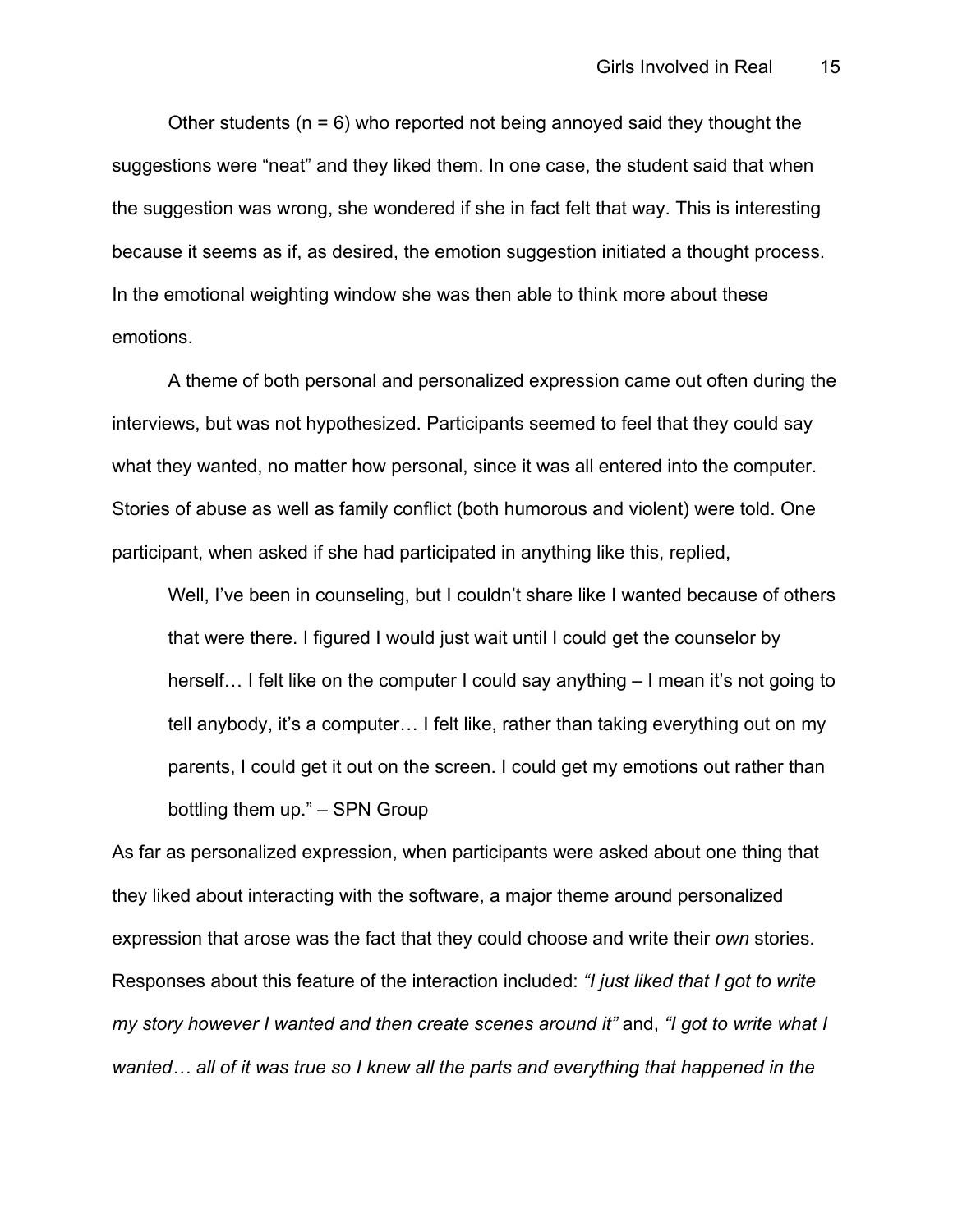*story."* This theme meshed well with the constructionist ideal of personally meaningful projects.

# Practical Implications and Limitations

G.I.R.L.S. offered a safe and supportive environment for girls to write and create around events happening in their lives. Students were able to explore a variety of emotions related to themes ranging from relationships to conflict to death. The promise shown by this software has lead to the development of a second version that will be freely available online at http://affect.media.mit.edu/projectpages/girls. This additional effort to make the software more widely available was inspired by the girls who tried to find the "product" later on their own, and only then realized that it was not available except as an MIT research project. By making it freely available over the web, we hope to enable anyone who is interested to interact with the technology.

One limitation of the software is the affect reasoning done by ConceptNet. The participants responded that the software seemed to incorrectly suggest possible emotions related to the event about half of the time. The number of abbreviations, misspellings, grammatical mistakes, or slang used probably hampered the system's ability to produce correct responses. A positive aspect of this limitation is that there was often still a reflection process that the students went through as a result (i.e. disagreeing with the system and thinking about how they actually felt). Future work could involve preprocessing the submitted text for grammatical corrections as well as entering teenage-specific common sense, since older users have entered most data in the knowledge base. Additionally, the system could be modified to apologize for not providing correct suggestions, and further, to explain that it is only a computer, and has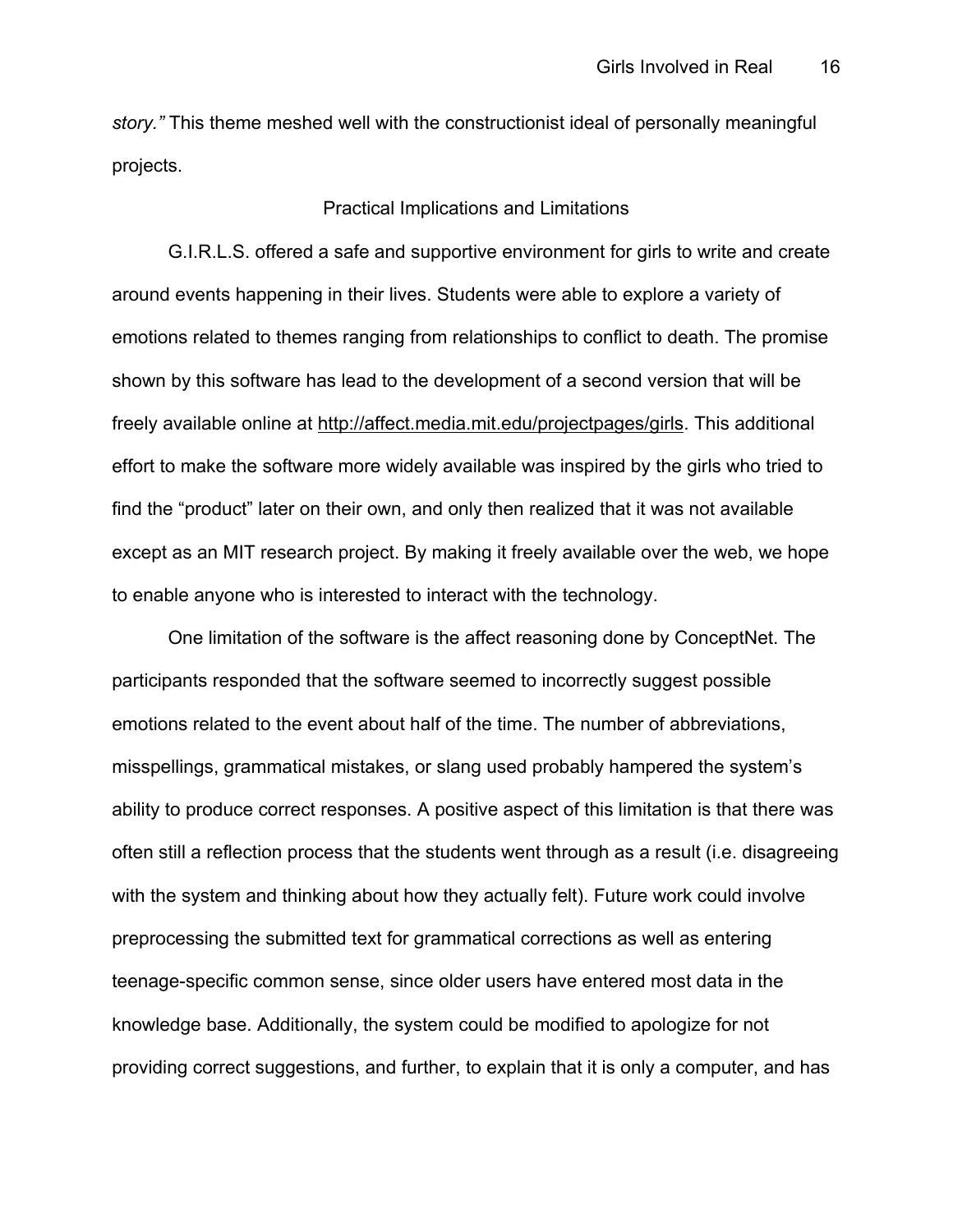a lot to learn about emotions. Teens could also help "teach" the system about their emotions.

Another limitation of the application in this context is the lack of a human to further support the exploration beyond the technological limitations. By bringing school counselors in the loop, however, it is possible to circumvent this limitation. At the same time, because the software is self-contained it would not be expected to add additional work onto a counselor's workload. Practically, school counselors would probably want to make sure there was a space where a student or a group of students could come and work with the software. One may choose to work with the school technology coordinator to use a computer resource center or with administrators to get a computer with Internet access. Alternatively, if resources are limited, girls could work from anywhere including an Internet café, networked library computer, or other computer facility, and optionally give access to a group of "experts" or counselors who could even remain anonymous or reside in another town.

Finally, counselors would want to develop their own definition and measures of development for students interacting with the software. Although, not covered in this paper, an emotional development test was also used to determine whether students moved towards better emotional awareness or empathy for others. Because of the length (e.g. 45 minutes) and multiple-choice design (e.g. 120 questions), the girls often chose any answer to make it through the test. The girls told the researchers of this problem; consequently, this measure was not used in the results. If a better emotional development test is found, this or interviews and evaluations could be used to measure whether students had the desired results.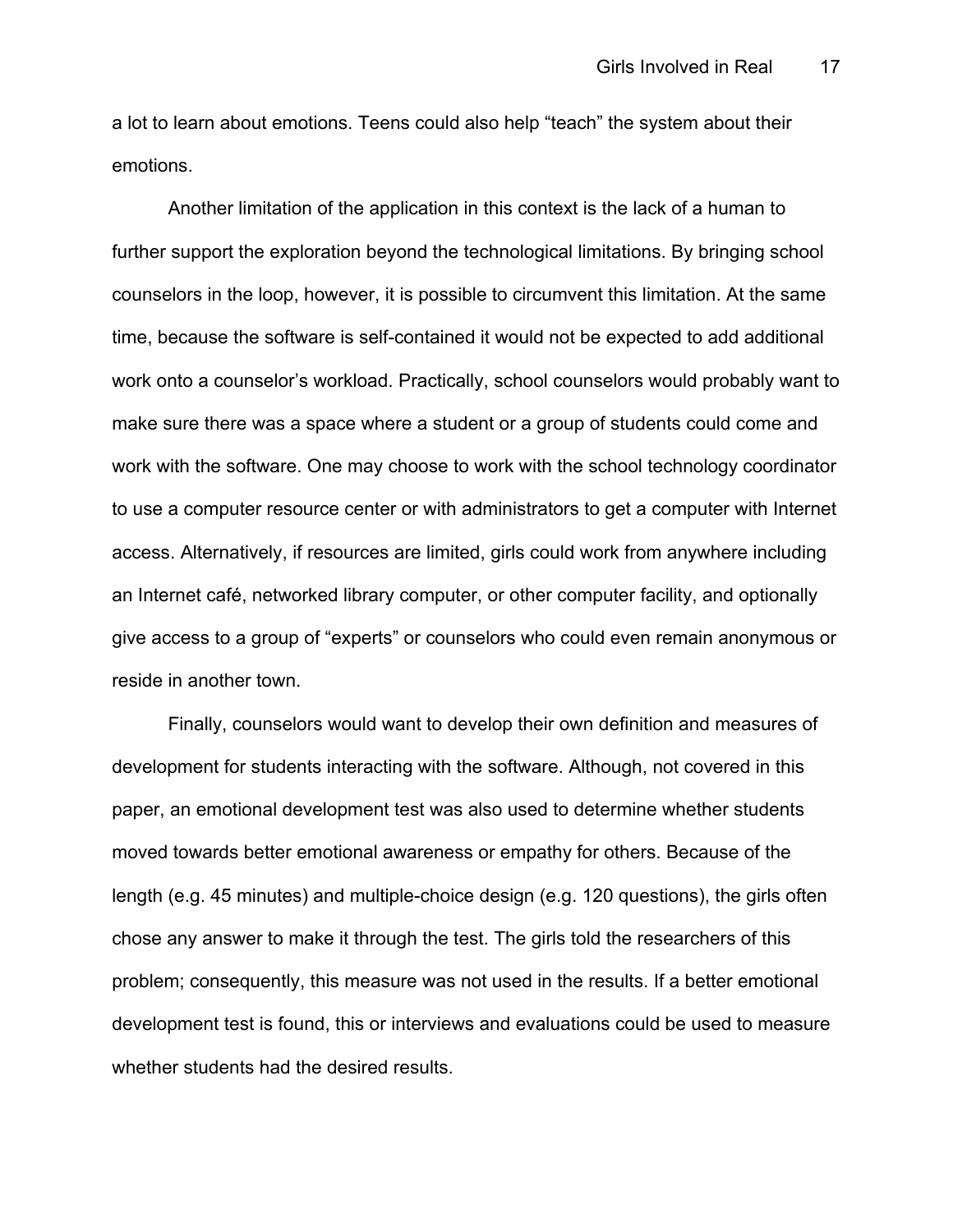#### **Conclusion**

For this study, we hypothesized 1) that building a pictorial narrative while labeling the emotions of other actors, would help users better identify the feelings of others and 2) that building a pictorial narrative and exploring the emotional space supported by common sense reasoning technology would support greater emotional self-awareness than only building the pictorial narrative. Interview data suggests that girls directly reflected on the emotions of others in the pictorial narrative construction window. Additionally, the increased emotional expressivity of the SPN group seemed to indicate that the increased support given through the suggestion window and emotional weighting window supports development of emotional self-awareness.

Allowing students to reflect within the context of constructing personally meaningful stories has shown promise for helping teenage girls grow in aspects of their emotional development. As the use of technology becomes more ubiquitous outside and inside of schools, it is important to recognize its value outside of instructional purposes. The technology presented in this paper could offer school counselors a new web-based tool to use with their students that is easy, but yet, exciting to use.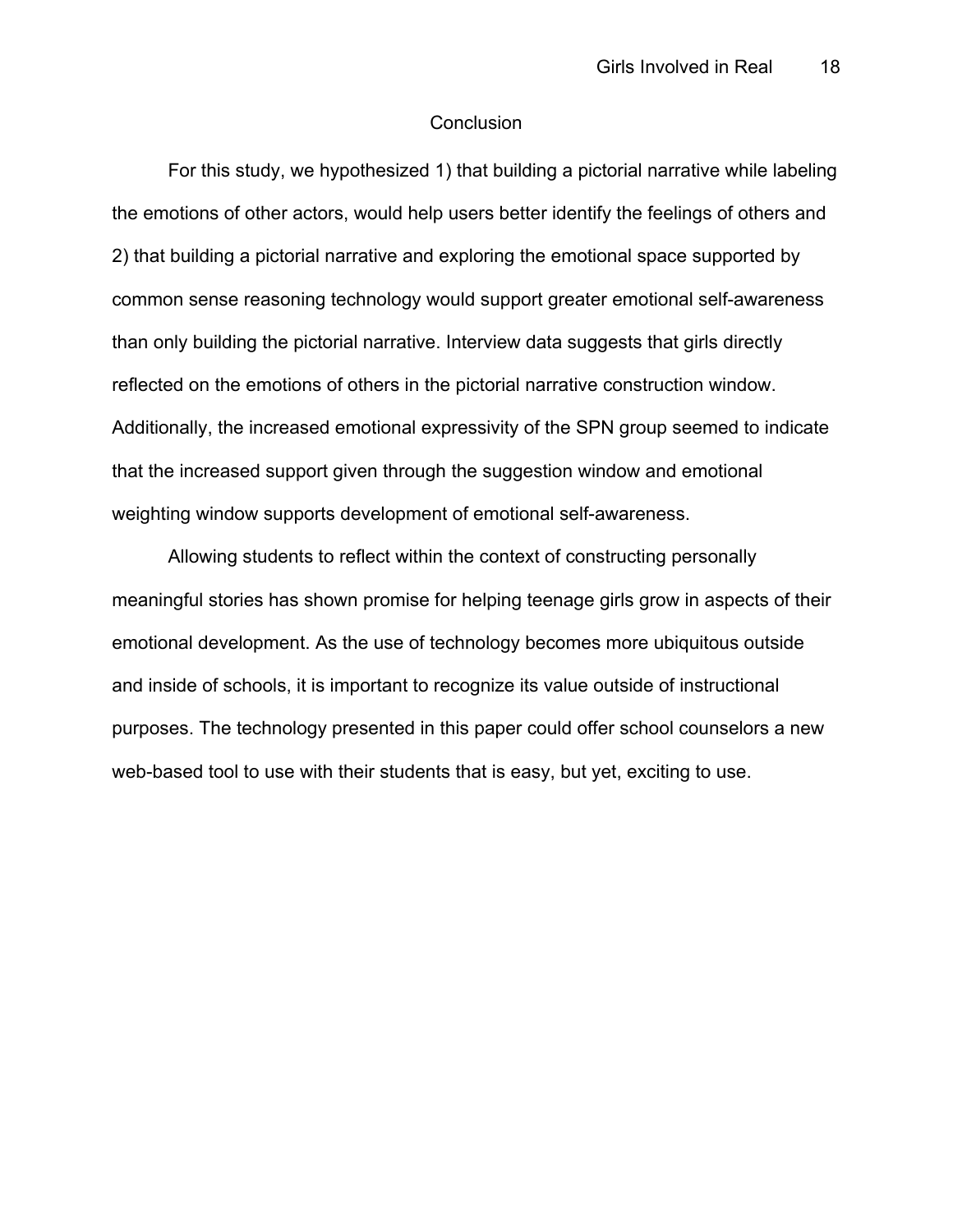### References

Group, A. (n.d.). Retrieved April 12, 2004, from http://www.aroga.com/learning

- Liu, H., & Singh, P. (2004). ConceptNet: A practical commonsense reasoning toolkit. *BT Technology Journal, 22*(4), 211-226.
- Papert, S. (1980). *Mindstorms : Children, computers, and powerful ideas*. New York: Basic Books.
- Payton, J. W., Wardlaw, D. M., Graczyk, P. A., Bloodworth, M. R., Tompsett, C. J., & Weissber, R. P. (2000). Social and emotional Learning: A framework for promoting mental health and reducing risk behaviors in children and youth. *Journal of School Health, 70*(5), 179-185.
- White, M., & Epston, D. (1990). *Narrative means to therapeutic ends* (1st ed.). New York: Norton.